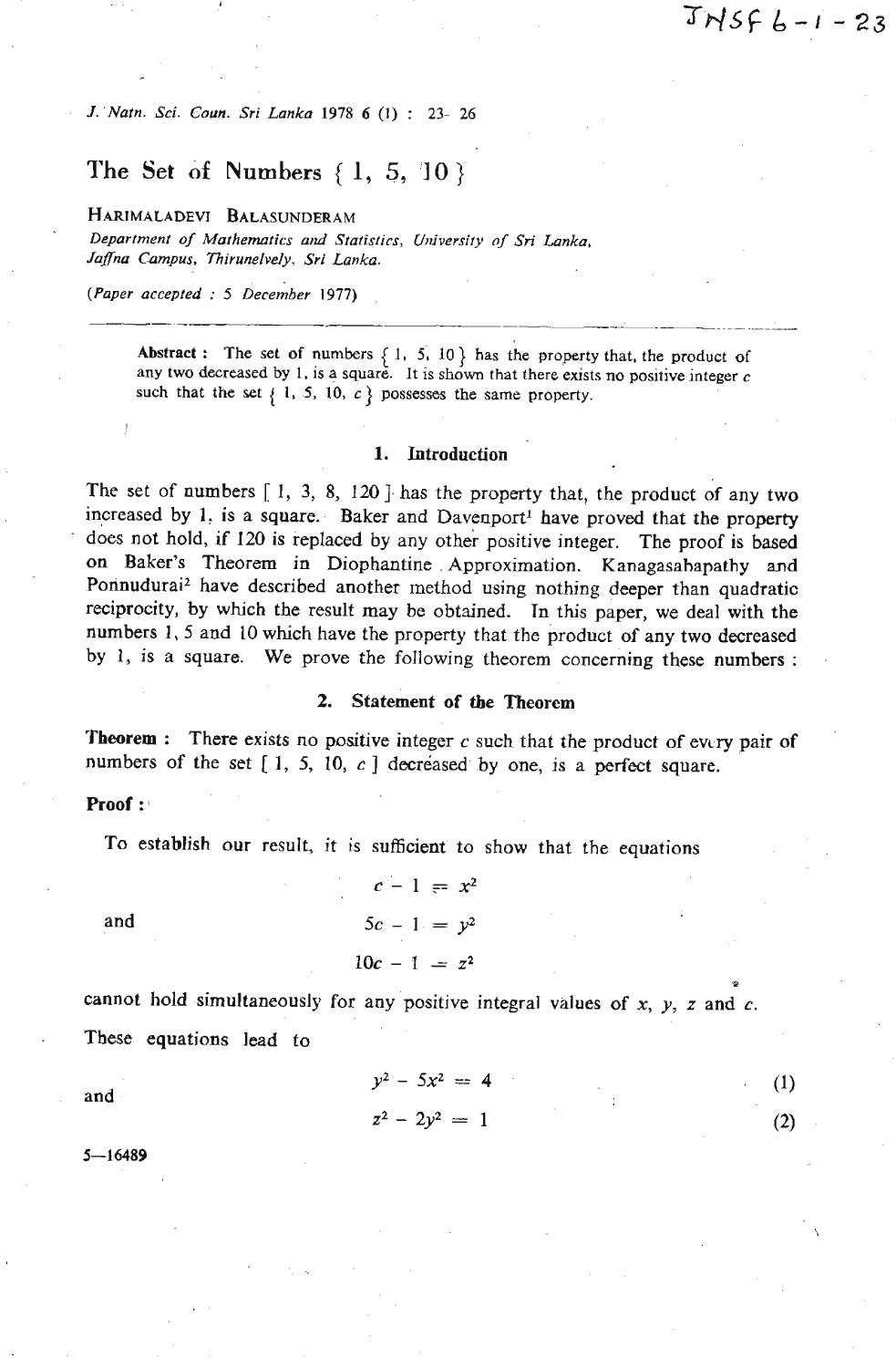*Harimaladevi Balasunderam* 

All the non-negative integral solutions of the Pell Equation (2) are obtained from the following formula :

$$
z_n + \sqrt{2}y_n = (1 + \sqrt{2})^{2n} \tag{3}
$$

where *n* is a positive integer or zero.

Using **(3)** we obtain easily the following relations :

$$
z_{m+n} = z_m z_n + 2y_m y_n
$$
  
\n
$$
y_{m+n} = y_m z_n + y_n z_m
$$
  
\n
$$
z_{-n} = z_n, y_{-n} = -y_n
$$
  
\n
$$
z_{2n} = z_n^2 + 2y_n^2 = 2z_n^2 - 1 = 1 + 4y_n^2
$$
  
\n
$$
y_{2n} = 2y_n z_n.
$$

The following congruence holds:

$$
y_{n+2r} \equiv -y_n \pmod{z_r}
$$

We need the following results yhich can be easily established by induction :

(i)  $z_n$  is odd.

(ii) If 
$$
k = 2^t
$$
, where *t* is an integer, then

$$
z_{4k} \equiv 1 \pmod{8}, \text{ for } t \geq 0 \tag{5}
$$

$$
z_{4k} \equiv 2 \pmod{5}, \text{ for } t \geqslant 0 \tag{6}
$$

$$
z_{4k} \equiv -1 \pmod{17}
$$
, for  $t = 0$  (7)

$$
z_{4k} \equiv 1 \pmod{17}, \text{ for } t \geq 1 \tag{8}
$$

We require the following table of values :

| TABLE 1<br>٠ |         |         |
|--------------|---------|---------|
| n            | $y_{p}$ | $z_{n}$ |
| ٠            |         |         |
|              | 2       |         |
|              | 12      | 17      |
|              | 70      | 99      |

From (I) we obtain

$$
(5x_n)^2 = 5(y_n^2 - 4).
$$

 $(9)$ 

 $(4)$ 

24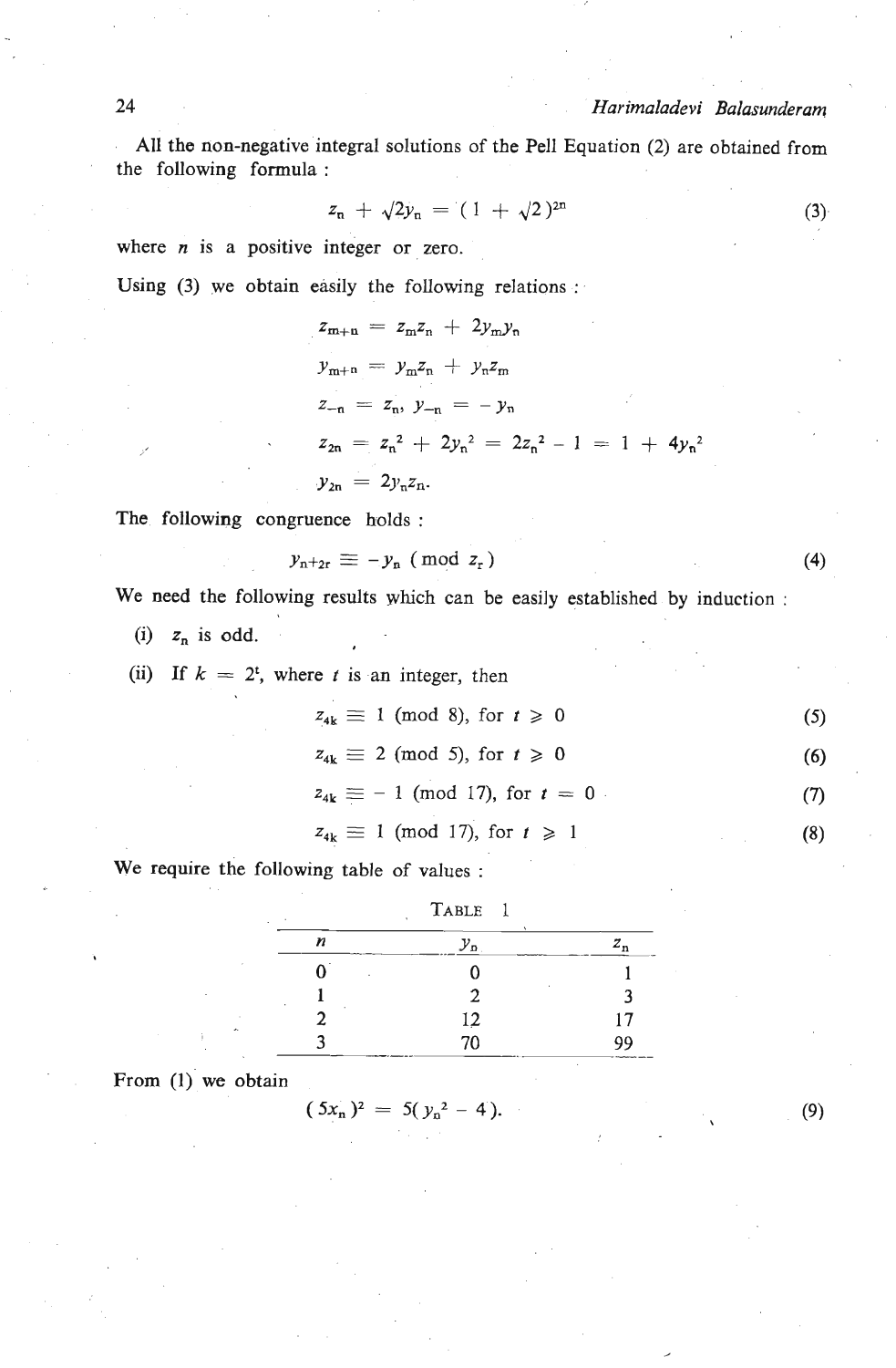*The Set* **of** *Numbers* { **1, 5, 10)** 

**The proof is now accomplished in three stages** :

(a) (9) is impossible if  $n \equiv 0 \pmod{4}$ , **For, using (4) we obtain**   $y_n \equiv 0 \pmod{17}$ 

**Thus, we find that** 

$$
(5x_n)^2 \equiv -20 \pmod{17}
$$

and since  $(-20 | 17) = -1$ , (9) is impossible.

**(b)** (9) is impossible if  $n \equiv 2 \pmod{4}$ . **For, using (4) we obtain** 

$$
y_n \equiv \pm 12 \pmod{17}
$$

Thus, **we find** that

$$
(5x_n)^2 \equiv 20 \pmod{17}
$$

and since  $(20 | 17) = -1$ ,  $(9)$  is impossible.

(c) (9) is impossible if  $n \equiv \pm 1 \pmod{4}$ ,  $n \neq \pm 1$ , that is  $n = \pm 1 + 4k + 8rk$ , where *r* is an integer and  $k = 2^t$  with *t* an integer  $\geq 0$ .

**For, using (4) we obtain** 

$$
y_{n} \equiv \pm y_{4k+1} \pmod{z_{4k}}
$$
  

$$
\equiv \pm 3y_{4k} \pmod{z_{4k}}
$$

Which **implies** 

$$
2y_{n}^{2} \equiv 9(z_{4k}^{2}-1)
$$
  
 
$$
\equiv -9 \pmod{z_{4k}}
$$

**Thus we** find **that** 

$$
(10x_n)^2 = 10(2y_n^2 - 8)
$$
  
\n
$$
\equiv 10(-17) \text{ (mod } z_{4k})
$$
  
\n
$$
\equiv -2.5.17 \text{ (mod } z_{4k})
$$

**and since** 

$$
\begin{aligned}\n\left(\frac{-2.5.17}{z_{4k}}\right) &= \left(\frac{-1}{z_{4k}}\right) \left(\frac{2}{z_{4k}}\right) \left(\frac{5}{z_{4k}}\right) \left(\frac{17}{z_{4k}}\right) \\
&= \left(\frac{2}{5}\right) \left(\frac{\pm 1}{17}\right) \quad \text{using the congruences (5) to (8)} \\
&= -1,\n\end{aligned}
$$

**and so (9) is impossible.** 

25